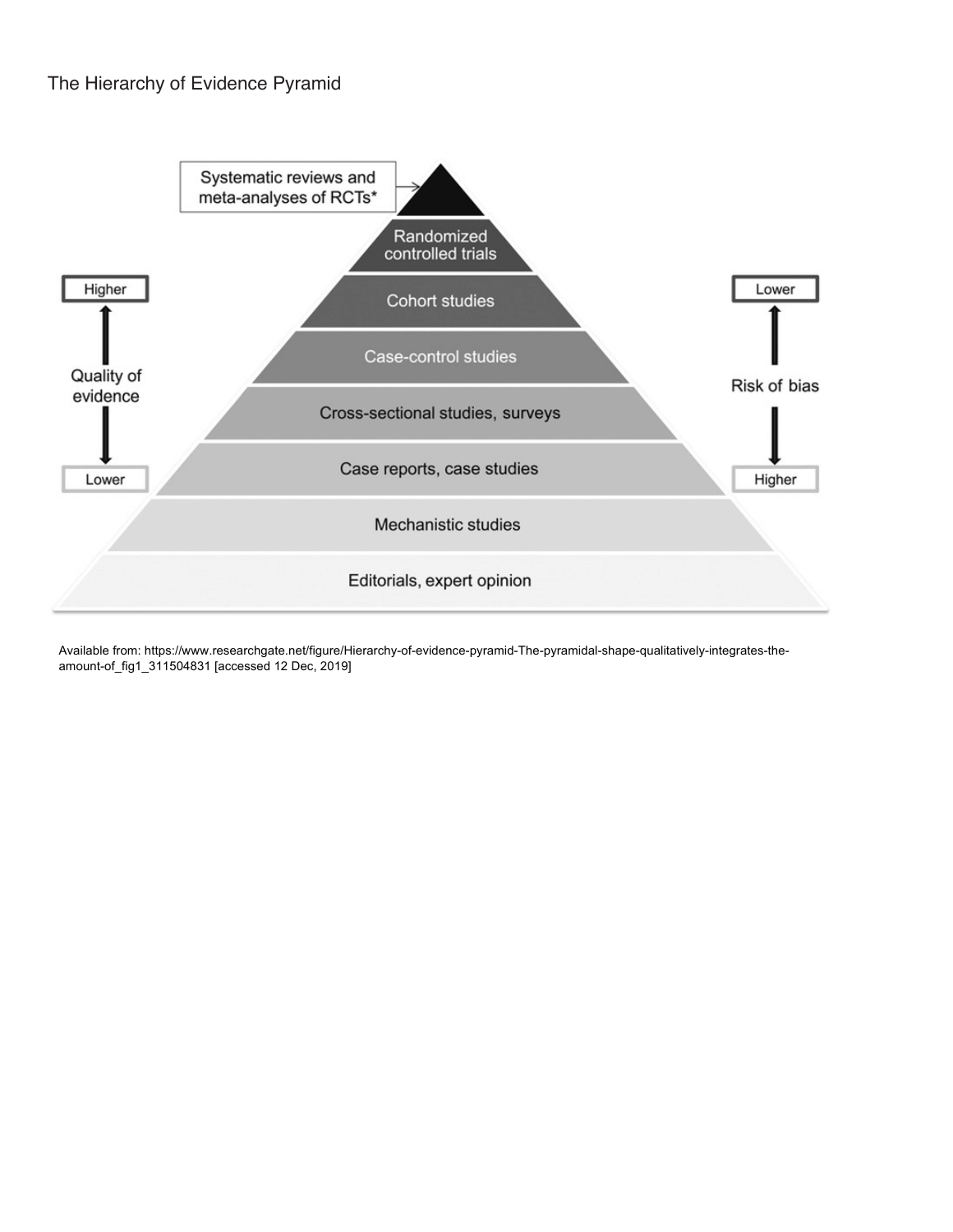CLINICAL ORTHOPAEDICS AND RELATED RESEARCH Number 413, pp. 19–24 © 2003 Lippincott Williams & Wilkins, Inc.

# **Hierarchy of Evidence: From Case Reports to Randomized Controlled Trials**

*Brian Brighton, MD\*; Mohit Bhandari, MD, MSc\*\*; Paul Tornetta, III, MD†; and David T. Felson, MD\**

**In the hierarchy of research designs, the results of randomized controlled trials are considered the highest level of evidence. Randomization is the only method for controlling for known and unknown prognostic factors between two comparison groups. Lack of randomization predisposes a study to potentially important imbalances in baseline characteristics between two study groups. There is a hierarchy of evidence, with randomized controlled trials atthe top, controlled observational studies in the middle, and uncontrolled studies and opinion at the bottom.**

Reprint requests to Mohit Bhandari, MD, McMaster University Health Sciences Center, Department of Clinical Epidemiology and Biostatistics, Health Science Centre, Room 2C3, 1200 Main Street West, Hamilton, Ontario, L8N 3Z5 Canada. Phone: 905–525-9140 ext. 22825; Fax: 905–524-3841; E-mail: [bhandari@sympatico.ca.](mailto:bhandari@sympatico.ca) DOI: 10.1097/01.blo.0000079323.41006.12

**This hierarchy has not been supported in two recent publications in the New England Journal of Medicine which identified nonsignificant differences in results between randomized, controlled trials, and observationalstudies.The current authors provide an approach to organizing pub**lished research on the basis of study design, a hi**erarchy of evidence, a set of principles and tools that help clinicians distinguish ignorance of evidence from real scientific uncertainty, distinguish evidence from unsubstantiated opinions, and ultimately provide better patient care.**

In the hierarchy of research designs, the results of randomized controlled trials are considered the highest level of evidence.<sup>26</sup> Randomization is the only method for controlling for known and unknown prognostic factors between two comparison groups.1, <sup>26</sup> Lack of randomization predisposes a study to potentially important imbalances in baseline characteristics between two study groups. The role of nonrandomized (observational) studies in evaluating treatments is an area of continued debate: deliberate choice of the treatment for each patient

From the \*Boston University School of Medicine and School of Public Health, Boston University, Boston, MA; the \*\*Department of Clinical Epidemiology and Biostatistics, McMaster University, Hamilton, Ontario, Canada; and the †Department of Orthopaedic Surgery, Boston University, Boston, MA.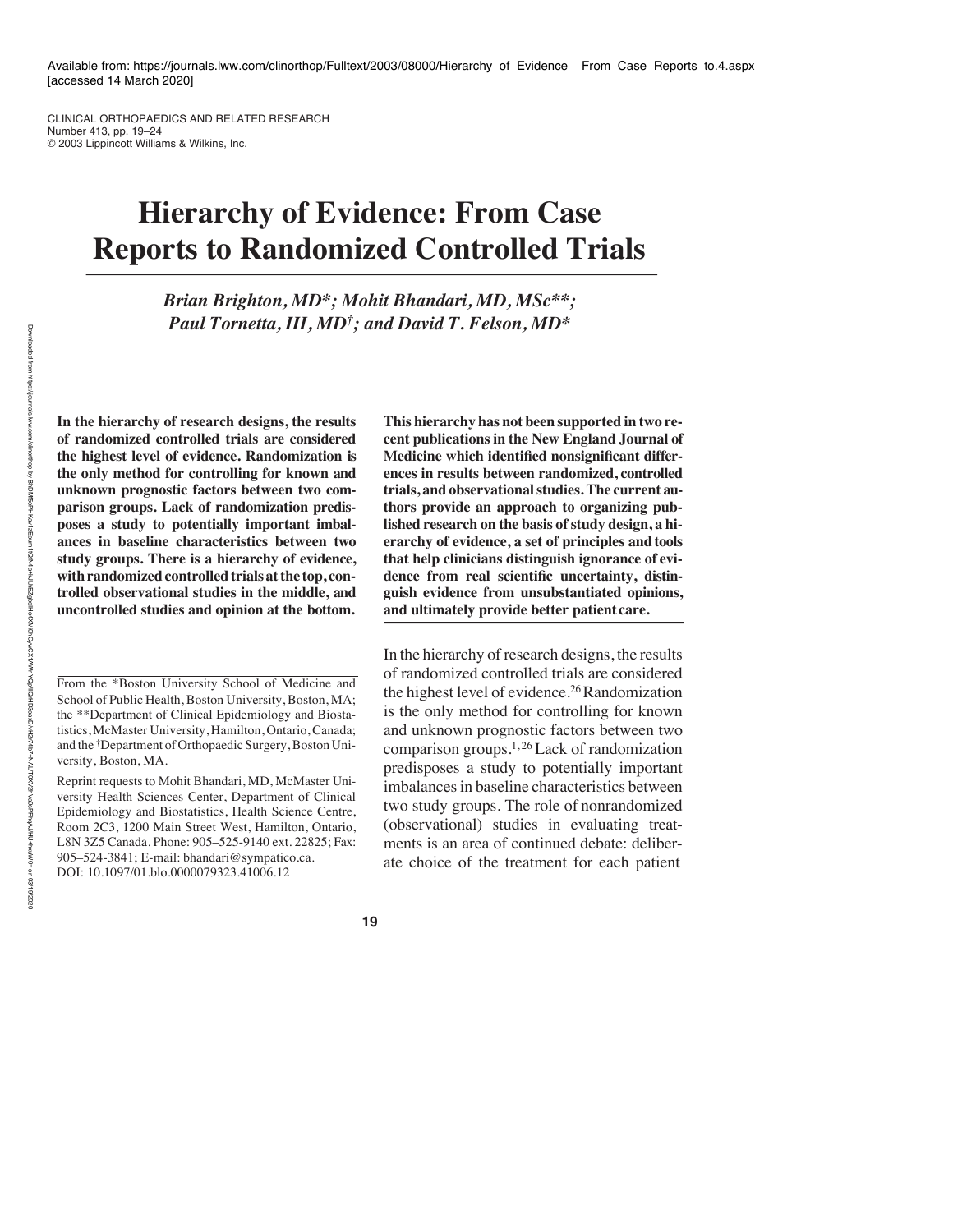implies that observed outcomes may be caused by differences among people being given the

two treatments, rather than the treatments alone. Unrecognized confounding factors can interfere with attempts to correct for identified differences between groups. There has been considerable debate about whether the results of nonrandomized studies are consistent with the results of randomized controlled trials.<sup>3, 10,</sup> 12–14, 21, 22, 28 Nonrandomized studies,or observational studies, have been reported to overestimate or underestimate treatment effects.<sup>21,22</sup>

These considerations have supported a hierarchy of evidence, with randomized controlled trials at the top, controlled observational studies in the middle, and uncontrolled studies and opinion at the bottom. However, these findings have not been supported in two recent publications in the New England Journal of Medicine that identified nonsignificant differences in results between randomized, controlled trials and observational studies.<sup>3, 13</sup>

The current authors provide an approach to organizing published research on the basis of study design, a hierarchy of evidence. The key features and the advantages and disadvantages of specific study designs will be addressed. The concepts presented hopefully will enable clinicians and healthcare personnel to practice in the context of evidence-based orthopaedics.

#### **Types of Study Design**

The types of study designs used in clinical research can be classified broadly according to whether the study focuses on describing the distributions or characteristics of a disease or elucidating its determinants.

*Descriptive studies* are concerned with describing the general characteristics of the distribution of a disease, particularly in relation to person, place, and time. Cross-sectional studies, case reports, and case series represent types of descriptive studies. Information on each can provide clues leading to the generation of a hypothesis that is consistent with existing knowledge of disease occurrence.

*Analytic studies* focus on determinants of a disease by testing a hypothesis with the ultimate goal of judging whether a particular exposure causes or prevents disease. Analytic design strategies include observational studies, such as case-control and cohort studies, and clinical trials. The difference between the two types of analytic studies is the role that the investigator plays in each of the studies.20 In the observational study, the investigator simply observes the natural course of events. In the randomized controlled trial, the investigator assigns the intervention or treatment. Although an in-depth discussion on assessing the methodologic quality of each particular study is beyond the scope of the current study, the basic strengths and limitations of each research strategy will be addressed.

# **Levels of Evidence**

Investigators have attempted to minimize potentially harming patients by basing clinical decisions of the sorts of evidence that are least likely to be wrong. Two studies defined what was thought to be the evidence providing the least biased estimate of the effect of an intervention: a systematic review documenting homogeneity in results of a large number of high-quality randomized controlled trials (randomized with concealment, blinded, complete followup, and intention-to-treat analysis).8,25 This was termed Level 1 Evidence. These investigators additionally categorized studies of an intervention based on an increasing degree of potential bias: systematic reviews with randomized controlled trials that reveal differences in treatment effect (heterogeneity); individual high-quality randomized controlled trials (Level IB evidence); less rigorous randomized controlled trials; cohort or observational studies (Level 2 evidence); case-control studies (Level 3 evidence); case series (Level 4 evidence), and expert opinion (Level 5 evidence).23 Based on the various levels of evidence of a particular treatment, grades of recommendation can be determined.<sup>25,26</sup> For example, the following grades of recommendations have been proposed: (1) Grade A, consistent Level 1 studies; (2) Grade B, consistent Level 2 or Level 3 studies; (3)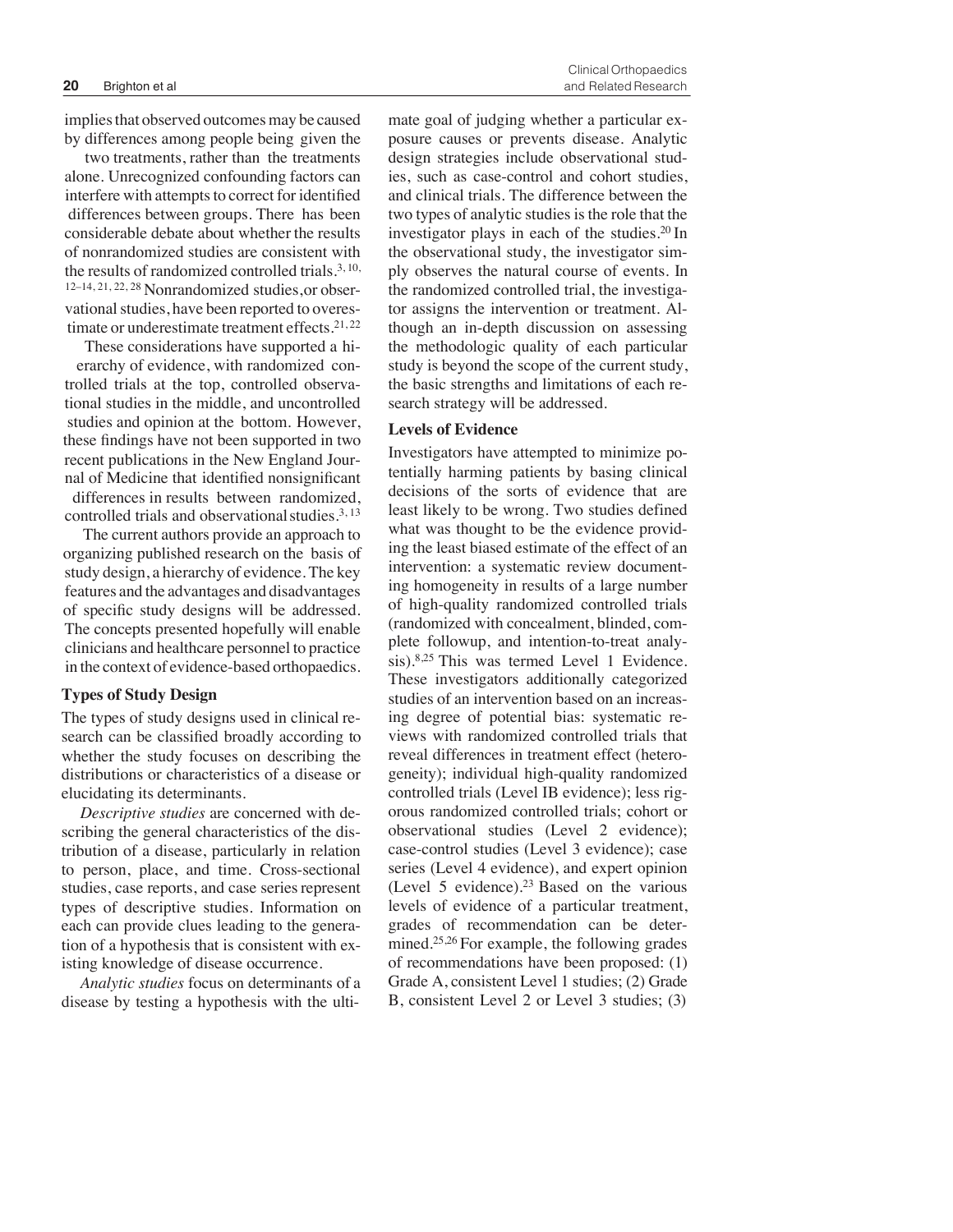Grade C, Level 4 studies; and (4) Grade D, Level 5 studies.25,26

# **Case Report and Case Series**

Case reports are an uncontrolled, descriptive study design involving an intervention and outcome with a detailed profile of one patient. An early example from the orthopaedic literature of a case report is Birkett's 1869 description of a fracture-dislocation of the hip.7Expansion of the individual case report to include multiple patients with an outcome of interest is a case series. In 1981, a famous case series involving five homosexual men in Los Angeles, CA with Pneumocystis carinii between 1980 and 1981 marked the beginning of the AIDS epidemic in the United States.<sup>9</sup> Although descriptive studies are limited in their design tomake causal inferences about the relationship between risk factors and an outcome of interest, they are helpful in developing a hypothesis that can be tested using an analytic studydesign.

## **Case-Control Study**

One type of observational study is the casecontrol study that starts with the identification of individuals who already have the outcome of interest, cases, and are compared with a suitable control group without the outcome event. The relationship between a particular intervention or prognostic factor and the outcome of interest is examined by comparing the number of individuals with each intervention or prognostic factor in the cases and controls. Case-control studies can be used to study prognostic factors. One example of a case-control study to investigate prognostic factors would be to identify patients with nonhealing fractures and a similar group of patients with well-healed fractures to see whether the patients with nonhealing fractures were more likely to smoke.

Case-control studies are described as retrospective because they are done looking back in time at information collected about past exposure to possible attributable factors. From this information, an odds ratio can be calculated to describe the odds of a particular factor in individuals with the outcome of interest compared

with those without the outcome. Although the odds ratio can be used to estimate the relative risk, it cannot provide information about excess risk. The case-control study can be useful in studying rare outcomes, outcomes with multiple potential etiologic factors, or looking at outcomes that take a considerable length of time to develop. Additionally, they can be done in a short time with small sample sizes, and for less money than other types of studies. However, because the information usually is collected from patients or their hospital records, data may be inaccurate because of the effect of recall bias and measurement bias.

#### **Cohort Study**

The term cohort comes from the Roman word for a group of soldiers that marched into battle together.<sup>15</sup> In the cohort study design, the cohort represents a group of people followed up with time to see whether an outcome of interest develops. Ideally this group meets a level of certain predetermined criteria representative of a population of interest and is followed with welldefined outcome variables. The Framingham Heart Study<sup>2</sup> is an example of a large cohort study involving residents of a Massachusetts community with identifiable cardiovascular risk factors being followed up for cardiovascular events. Usually this group is matched with a control population selected on the presence or absence of exposure to a factor of interest. The purpose of this type of study is to describe the occurrence of certain outcomes with time and to analyze associations between prognostic factors and those outcomes.

Cohort studies can be prospective in nature meaning that they begin at a specified point and are followed forward in time to evaluate the influence of certain prognostic factors or interventions on the desired outcomes. Examples include prospective cohort studies such as one evaluating refractures in patients initially treated for a fracture.24 The strengths of a prospective cohort study are the ability for the investigator to study several outcomes with time, and ensure that the data collected are relevant and accurate. The drawbacks are the ex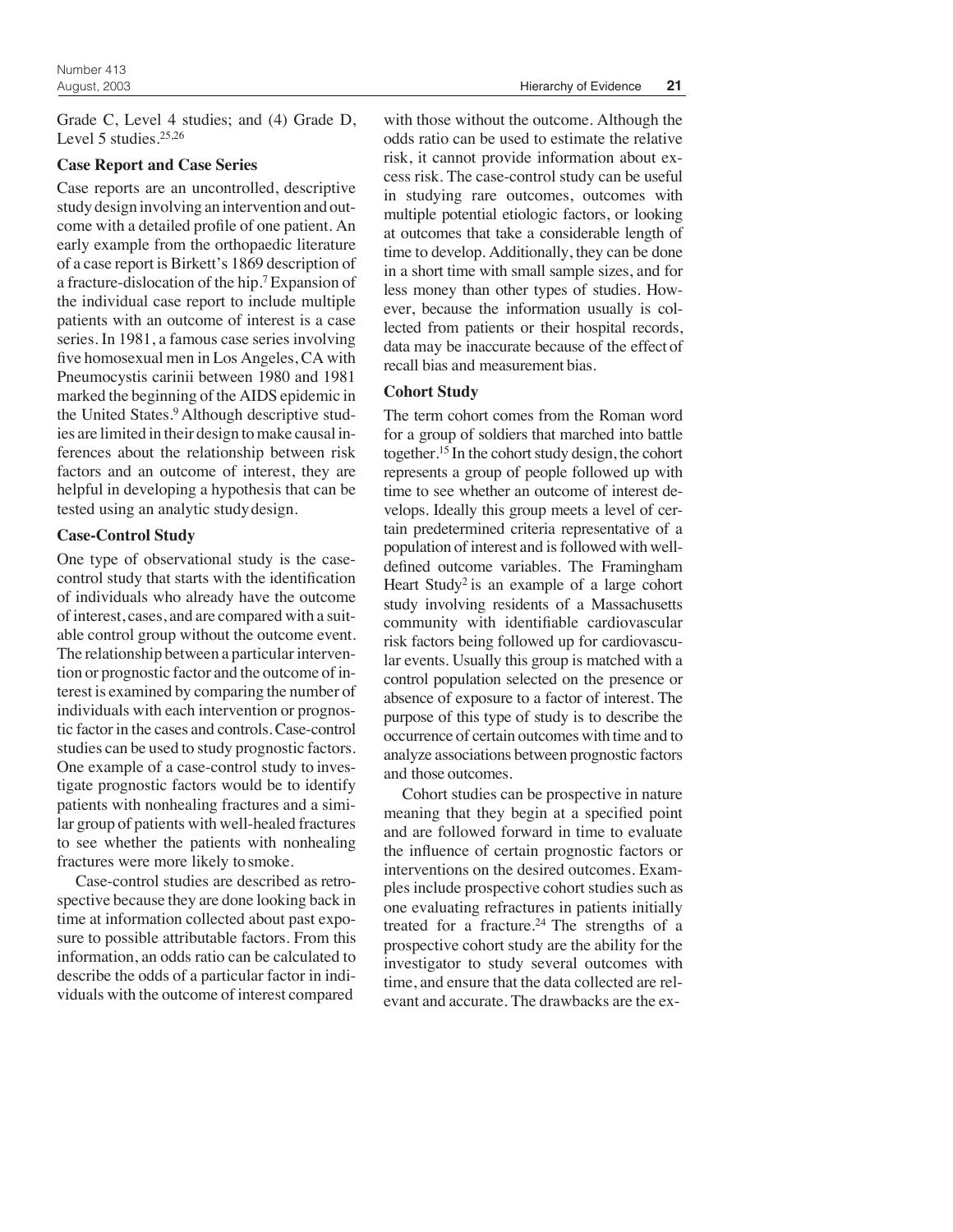pense of involving a large number of subjects and requirement of a long study period.

A retrospective cohort or historic cohort involves identifying patients from past records and following this group backward in time from the present to the past records. Retrospective cohort studies have the advantage of being shorter in duration compared with prospective studies but they lack the ability to control the selection of subjects and lack the control over outcome measurements. Cohort studies are observational in nature and subject to systematic bias. Confounding variables may be introduced because random allocation is not used thereby affecting the outcome rather than the factors being examined.

### **Randomized Controlled Trials**

Randomized controlled trials classically are held as the standard to which all other designs should be measured.<sup>1, 26</sup> In a randomized controlled trial, subjects are assigned to a treatment group or a control group. The control group usually receives an accepted treatment or no treatment at all, whereas the treatment group is assigned the intervention of interest. Randomized controlled trials are thought to represent the highest quality of evidence based on their methodologic strengths of randomization of patient assignment and blinding of intervention and outcome. Studies are randomized to eliminate selection bias and to balance confounding factors between both groups. Blinding of the subjects, investigators, or both (double-blinded) involves concealing patient assignment so as not to influence the outcome. Controlled trials without randomization occasionally are done but represent a class of evidence with less internal validity and are subject to selection bias. The importance of randomization comes from the neurosurgical literature.<sup>1, 6</sup> During the 1970s and early 1980s, surgeons frequently did extracranial to intracranial bypass (anastomosis of a branch of the external carotid artery, the superficial temporal, to a branch of the internal carotid artery, the middle cerebral). They thought it prevented strokes in patients whose symptomatic cerebrovascular disease otherwise was surgically inaccessible. Comparisons of outcomes among nonrandomized cohorts of patients who, for various reasons, did or did not have this operation, fueled their conviction. These studies suggested that patients who had surgery seemed to fare much better.<sup>1, 6</sup> However, to the surgeons' surprise, a large multicenter trial in which patients were allocated to surgical or medical treatment using a process analogous to flipping a coin (a randomized control trial), showed that the only effect of surgery was to increase adverse outcomes in the immediate postsurgical period.19

The advantages of a randomized controlled trial are the quality of the study associated with its inherent internal validity because potential confounding variables can be controlled for, thereby potentially providing strong evidence for cause and effect relationships. Randomized controlled trials may not always be suitable for answering some research questions for technical or ethical reasons.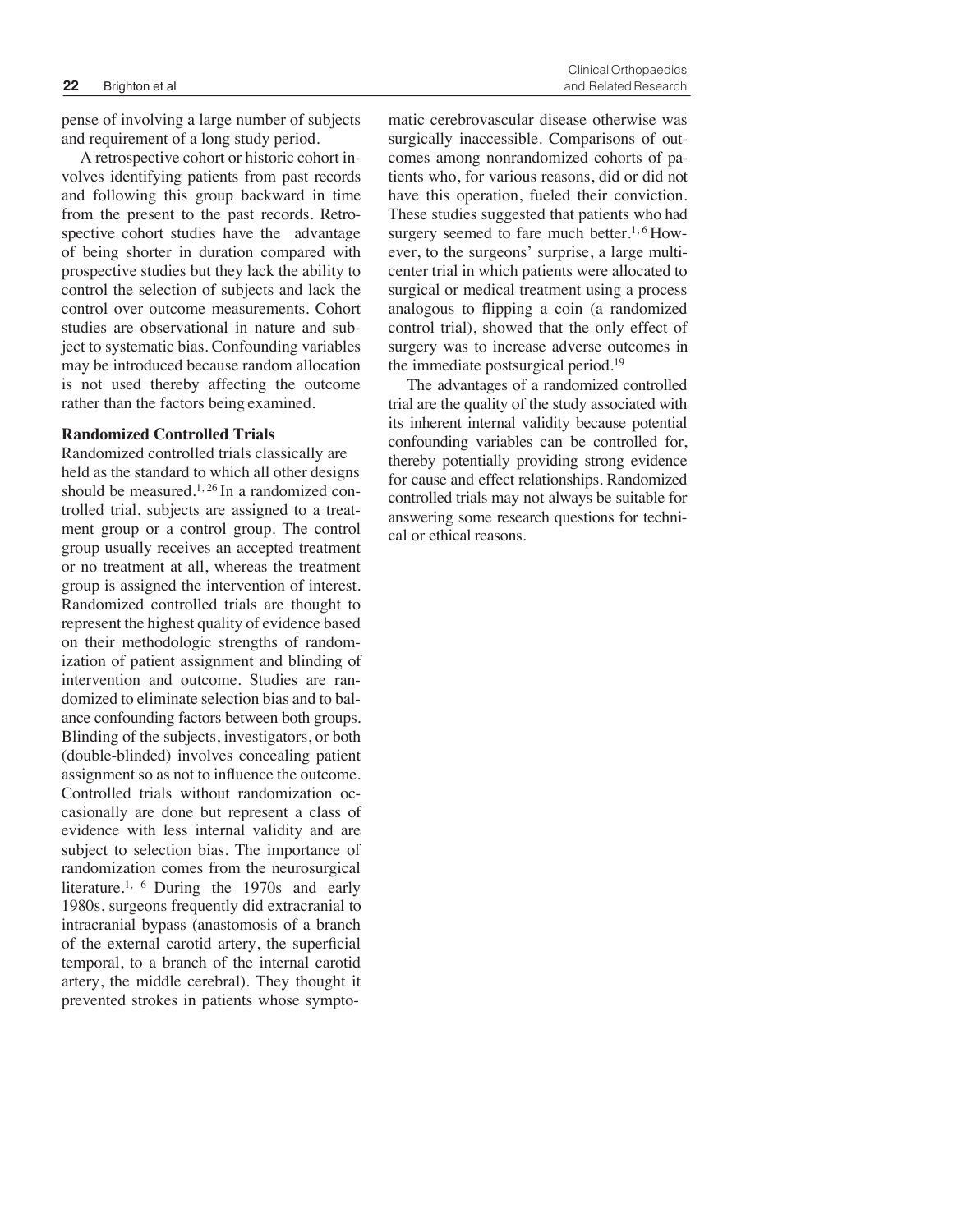#### **References**

- 1. American Medical Association: User's Guides to the Medical Literature: A Manual for Evidence-Based Clinical Practice.In Guyatt GH,Rennie D (eds).Ed 2. Chicago, American Medical Association Press 2001.
- 2. Anderson KM, Castelli WP, Levy D: Cholesterol and mortality: 30 years of follow-up from the Framingham Study. JAMA 257:2176–2180, 1987.
- 3. Benson K, Hartz AJ: A comparison of observational studies and randomized, controlled trials. N Engl J Med 342:1878–1886, 2000.
- 4. Bhandari M, Guyatt GH, Montori V, Devereaux PJ, Swiontkowski MF: User's guide to the orthopaedic literature: How to use a systematic literature review. J Bone Joint Surg 84A:1672–1682, 2002.
- 5. Bhandari M, Guyatt GH, Swiontkowski MF: User's guide to the orthopaedic literature: How to use an article about a prognosis. J Bone Joint Surg 83A:1555–1564, 2001.
- 6. Bhandari M, Guyatt GH, Swiontkowski MF: User's

guide to the orthopaedic literature: How to use an article about a surgical therapy. J Bone Joint Surg 83A:916–926, 2001.

- 7. BirkettJ: The Classic: Description of a dislocation of the head of the femur, complicated with its fracture. Clin Orthop 377:4–6, 2000. (Reprinted from Birkett J: Description of a dislocation of the head of the femur, complicated with its fracture. Med Circ Trans 52:133–138, 1869.)
- 8. Canadian Task Force on the Periodic Health Examination: The periodic health examination. CMAJ 121:1193–1254, 1979.
- 9. Centers for Disease Control: Pneumocystis pneumonia: Los Angeles. MMWR Morbid Mortal Weekly Rep 30:250–252, 1981.
- 10. Chalmers TC, Celano P, Sacks HS, Smith Jr H: Bias in treatment assignment in controlled clinical trials. N Engl J Med 309:1358–1361, 1983.
- 11. Cochrane Collaboration: [http://www.cochrane.org](http://www.cochrane.org/) .
- 12. Colditz GA, Miller JN, Mosteller F: How study design affects outcomes in comparisons of therapy. Med Stat Med 8:441–454, 1989.
- 13. Concato J, Shah N, Horwitz RI: Randomized, controlled trials, observational studies, and the hierarchy of research designs. N EnglJ Med 342:1887–1894, 2000.
- 14. Emerson JD, Burdick E, Hoaglin DC, et al: An empirical study of the possible relation of treatment differences to quality scores in controlled randomized clinical trials. Controlled Clin Trials 11:339–352, 1990.
- 15. Guralnik DB (ed): Webster's New World Dictionary of the American Language. New York, Prentice Hall Press 1986.
- 16. Guyatt GH: Evidence-based medicine: A new approach to teaching the practice of medicine. JAMA 268:2420–2425, 1992.
- 17. Guyatt GH, Haynes RB, Jaeschke R: User's guide to the medical literature: XXV: Evidence-based medicine: Principles for applying the user's guide to patient care. JAMA 284:1290–1296, 2000.
- 18. Guyatt GH, Sackett DL, Sinclair JC: User's guide to the medical literature: IX: A method for grading health care recommendations. JAMA 274:1800–1804, 1995.
- 19. Haynes RB, Mukherjee J, Sackett DL, et al: Functional status changes following medical or surgical treatment of cerebral ischemia: Results in the EC/IC Bypass Study. JAMA 257:2043–2046, 1987.
- 20. Hennekens CH, Buring JE: Epidemiology in Medicine.Ed 1.Boston,Little,Brown, andCompany1987.
- 21. IoannidisJP, Haidich AB, Pappa M, et al: Comparison of evidence of treatment effects in randomized and nonrandomized studies. JAMA 286:821–830, 2001.
- 22. Kunz R, Oxman AD: The unpredictability paradox: review of empirical comparisons of randomised and nonrandomised clinical trials. BMJ 317:1185–1190, 1998.
- 23. Oxford Guidelines: <http://minerva.minervation.com/> cebm/docs/levels.html .
- 24. Robinson CM, Royds M, Abraham A, et al: Refractures in patients at least 45 years old: A prospective analysis of twenty-two thousand and sixty patients. J Bone Joint Surg 84A:1528–1533, 2002.
- 25. Sackett DL: Rules of evidence and clinical recommendations on use of antithrombotic agents. Chest 89 (2 Suppl):2S-3S, 1986.